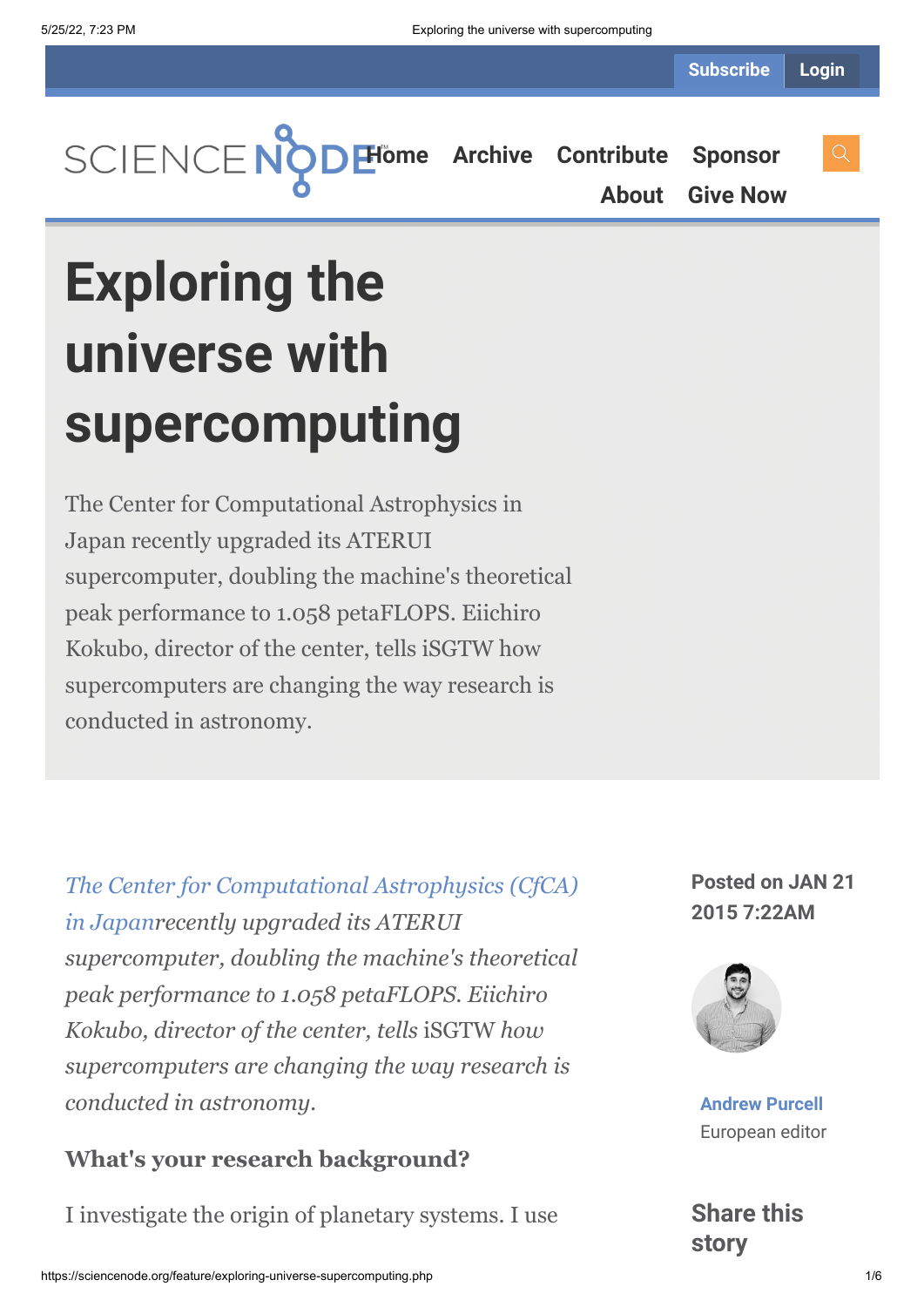

*"Supercomputers act as telescopes for phenomena we wouldn't otherwise be able to see," says Kokubo.*

many-body simulations to study how planets form and I also previously worked on the development of [the Gravity Pipe, or 'GRAPE' supercomputer.](http://en.wikipedia.org/wiki/Gravity_Pipe)

## **Why is it important to use supercomputers in this work?**

In the standard scenario of planet formation, small solid bodies - known as 'planetisimals' - interact with one another and this causes their orbits around the sun to evolve. Collisions between these building blocks lead to the formation of rocky planets like the Earth. To understand this process,

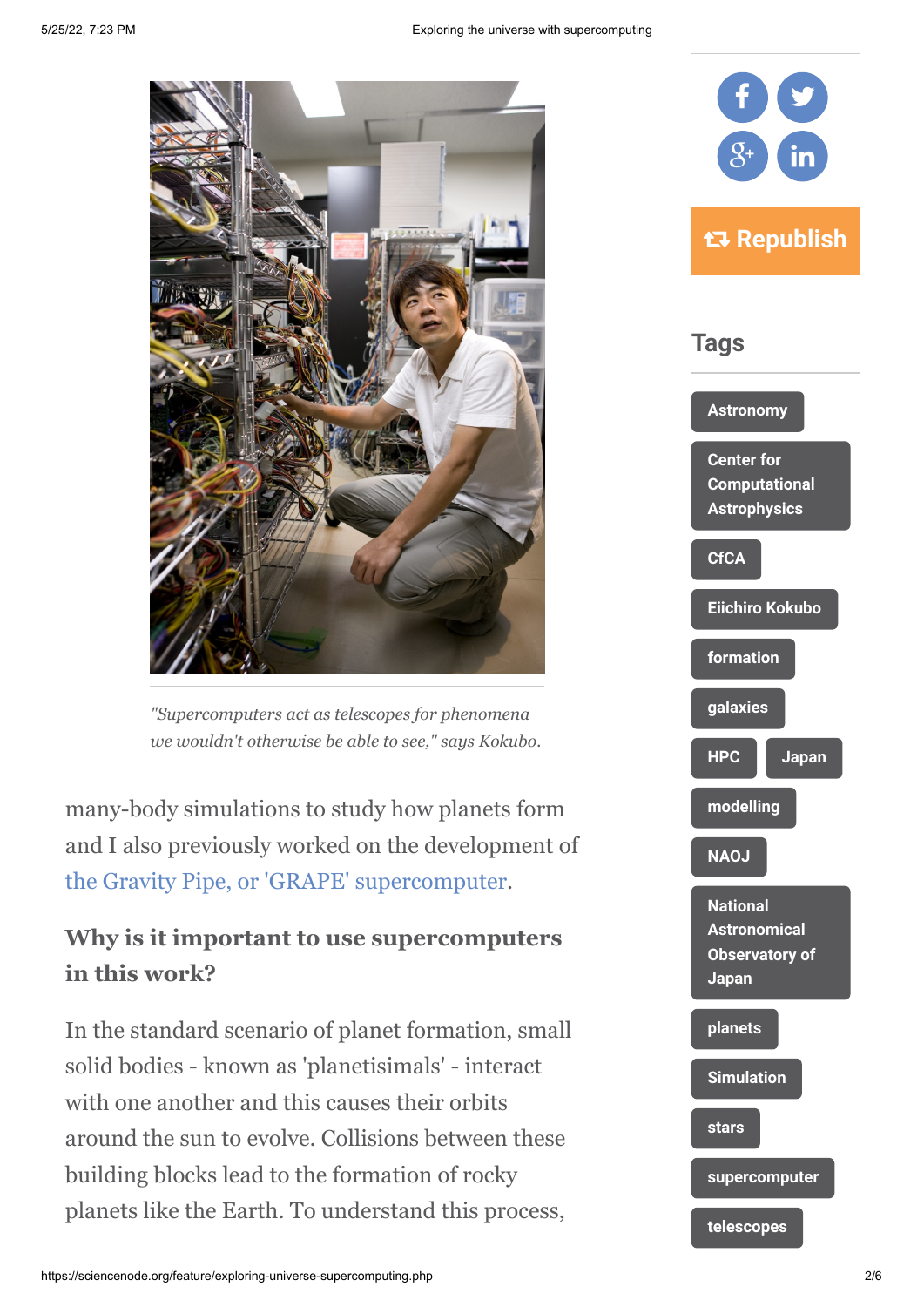you really need to do very-large-scale many-body simulations. This is where the high-performance computing comes in: supercomputers act as telescopes for phenomena we wouldn't otherwise be able to see.

The scales of mass, energy, and time are generally huge in astronomy. However, as supercomputers have become ever more powerful, we've become able to program the relevant physical processes motion, fluid dynamics, radiative transfer, *etc.* and do meaningful simulation of astronomical phenomena. We can even conduct experiments by changing parameters within our simulations. Simulation is numerical exploration of the universe!

## **How has supercomputing changed the way research is carried out?**

'Simulation astronomy' has now become a third major methodological approach within the field, alongside observational and theoretical astronomy. Telescopes rely on electromagnetic radiation, but there are still many things that we cannot see even with today's largest telescopes. Supercomputers enable us to use complex physical calculations to visualize phenomena that would otherwise remain hidden to us. Their use also gives us the flexibility to simulate phenomena across a vast range of spatial and temporal scales.

Simulation can be used to simply test hypotheses, but it can also be used to explore new worlds that are beyond our current imagination. Sometimes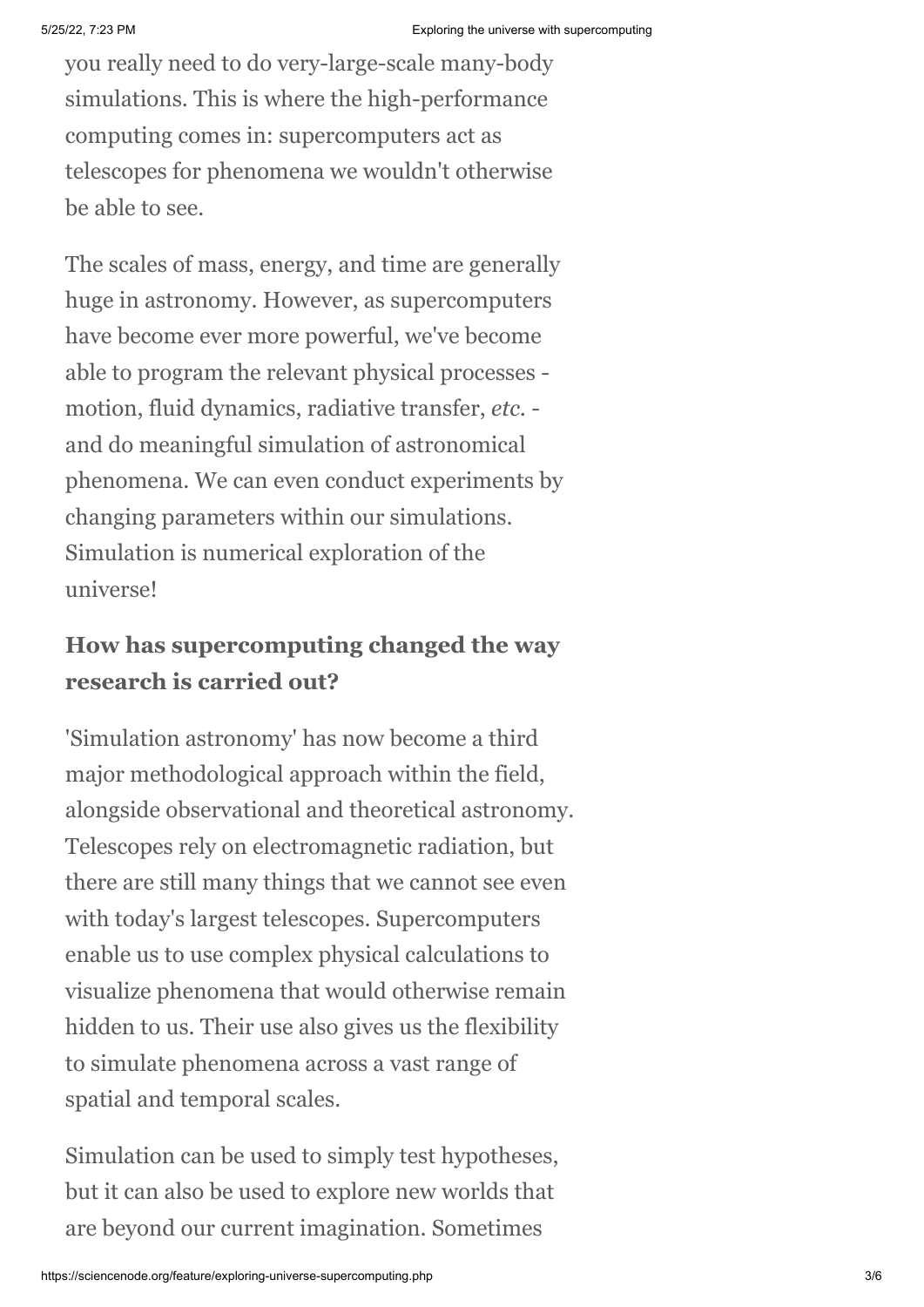In

you get results from a simulation that you really didn't expect - this is often the first step on the road to making new discoveries and developing new astronomical theories.



*ATERUI has made the leap to become a petaFLOPS-scale supercomputer. Image courtesy NAOJ/Makoto Shizugami (VERA/CfCA, NAOJ).*

astronomy, there are three main kinds of largescale simulation: many-body, fluid dynamics, and radiative transfer. These problems can all be parallelized effectively, meaning that massively parallel computers - like the Cray XC30 system we've installed - are ideally suited to performing these kinds of simulations.

## **What research problems will the ATERUI enable you tackle?**

There are over 100 users in our community and they are tackling a wide variety of problems. One project, for example, is looking at supernovae: having very high-resolution 3D simulations of these explosions is vital to improving our understanding. Another project is looking at the distribution of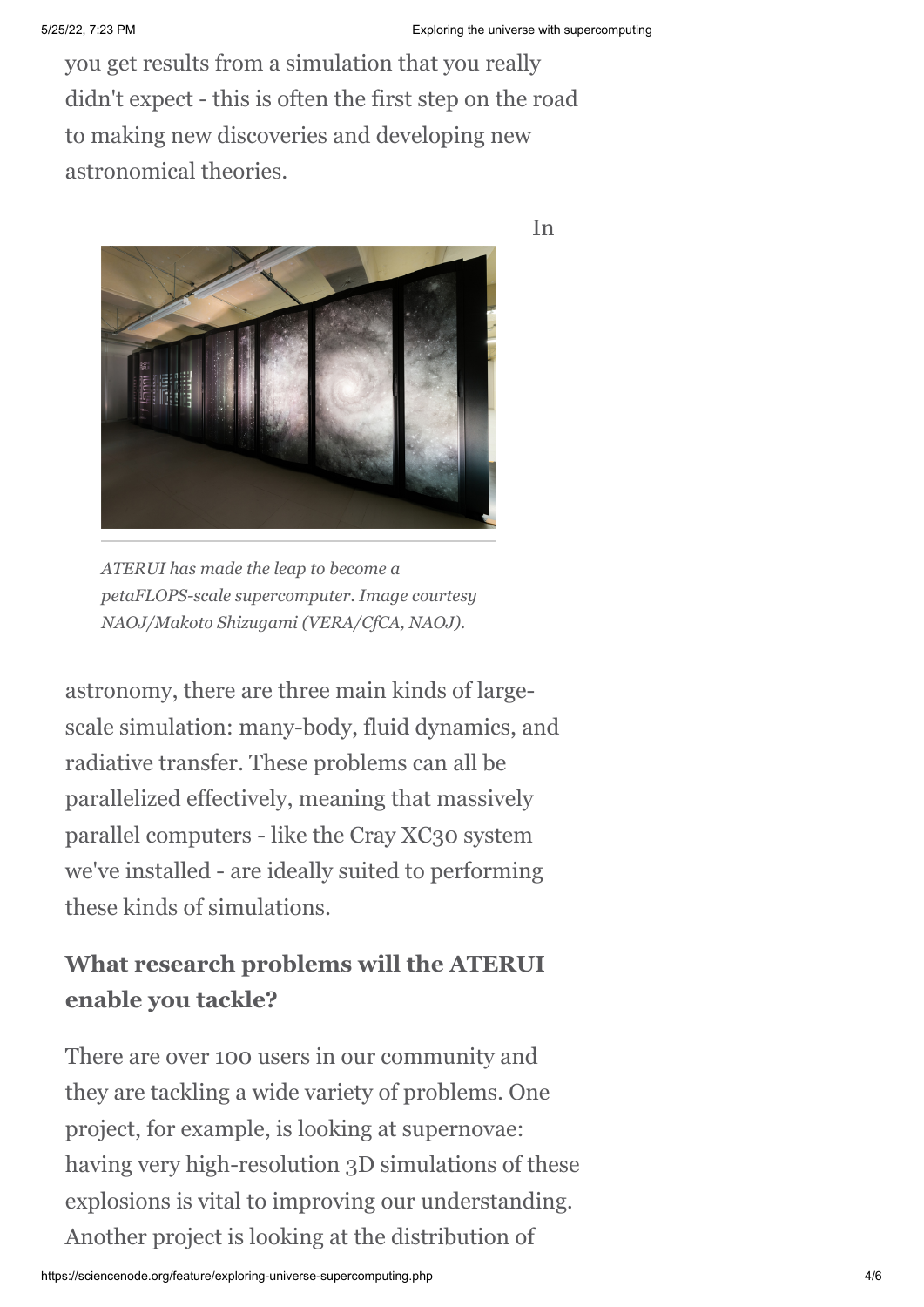galaxies throughout the universe, and there is a whole range of other things being studied using ATERUI too.

Since installing ATERUI, it's been used at over 90% of its capacity, in terms of the number of CPUs running at any given time. Basically, it's almost full every single day!

[Don't forget, we also have the K computer here in](http://www.aics.riken.jp/en/k-computer/about/) [Japan. The National Astronomical Observatory of](https://www.google.ch/url?sa=t&rct=j&q=&esrc=s&source=web&cd=1&cad=rja&uact=8&ved=0CCAQFjAA&url=http%3A%2F%2Fwww.nao.ac.jp%2Fen%2F&ei=arCJVIDgC4KuaaDUgdAG&usg=AFQjCNHmhOVgrZj7_9yiv3s-VbenEGpmpw&bvm=bv.81456516,d.d2s) Japan, of which the CfCA is part, is actually one of the consortium members of the K supercomputer project. As such, we also have plenty of researchers using that machine, as well. High-end supercomputers like K are absolutely great, but it is also important to have middle-class supercomputers dedicated to specific research fields available.